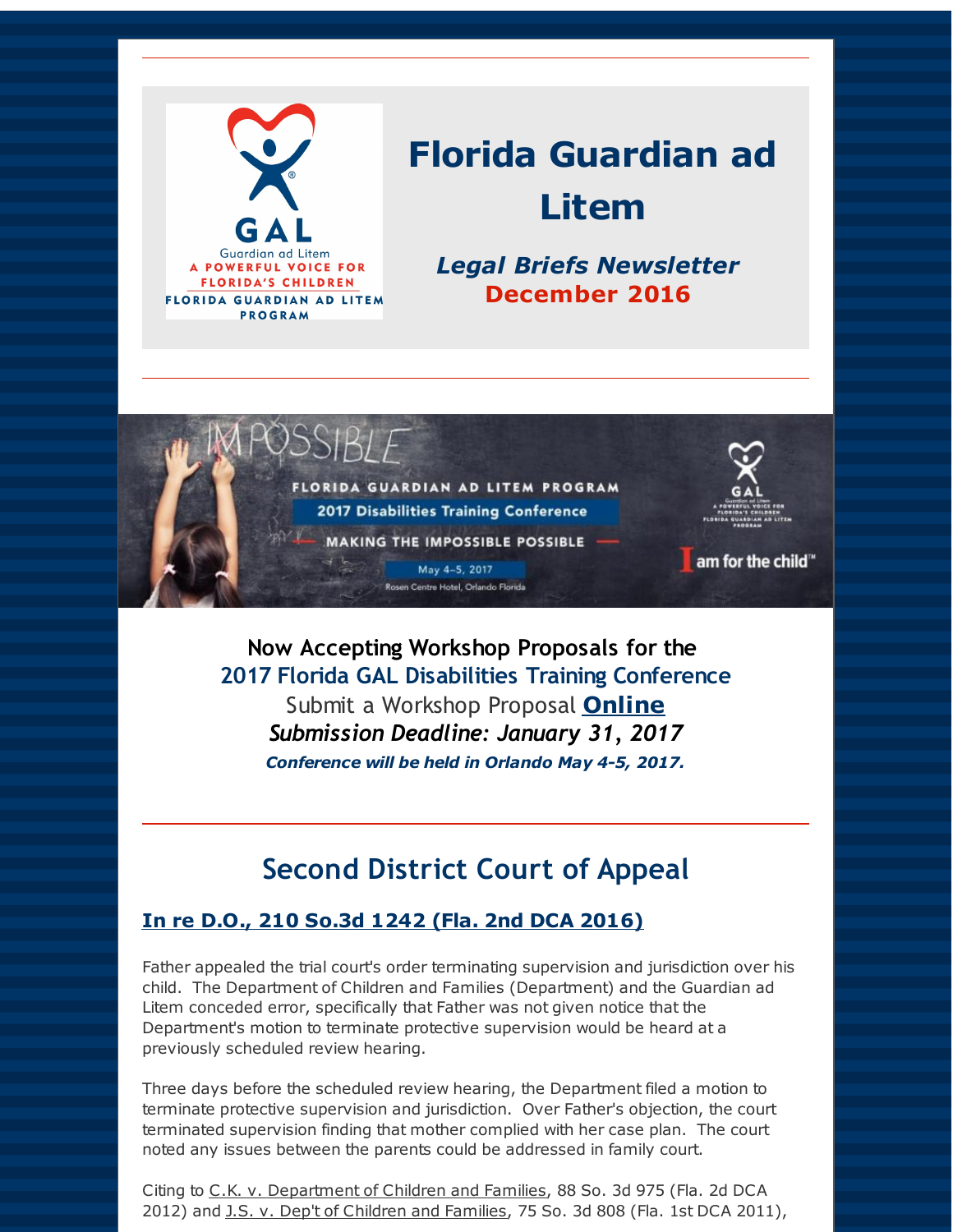the Second District Court of Appeal (Second DCA) held that terminating supervision without prior notice to father was in error. The Second DCA reversed and remanded.

#### **Read the [Opinion](http://r20.rs6.net/tn.jsp?f=001T6VN1HaRWnCoDV2z8WzUdUxEi-fQqFWix3znNm1rov-O-vSNq4MZafF6j25DiN7TOOTgw9jB9-06_Pgu9HYn203TyRNhr7zDhNMa90GEuBN-1tdhPp62E8okd4SImRxf2j54QKPWM3HLCu_fiXpCK3Jr5LvXA7qUiObWRodrcrzKEgb5ITZECAlrkOvZ4Ke807twwtn8aQFRyprrf228aXvmVCzOl26hagLp9OaTHe4VKyqrbc-f-ysTw91z3XwlD2zf5ifdhfFZY_z71z3cD2rGOYyTdwoe&c=&ch=)**

#### **In re N.L., 210 So. 3d 1288 (Fla. 2nd DCA 2016)**

Father appealed an order adjudicating his child dependent. The Second District Court of Appeal reversed.

The trial court found the child to be dependent as to Father solely based on Father's failure to comply with a case plan for older children previously found dependent. No evidence was presented that the child was at "substantial risk of imminent abuse, abandonment or neglect" by Father pursuant to Florida Statute  $\S 39.01(15)(f)$ .

Failure to comply with a case plan for other children alone was not sufficient to find a child dependent.

**Read the [Opinion](http://r20.rs6.net/tn.jsp?f=001T6VN1HaRWnCoDV2z8WzUdUxEi-fQqFWix3znNm1rov-O-vSNq4MZafF6j25DiN7TjDDvnSwWOH3XQWQCUxP6Bab-YRT8mzMEGvJK-JWFNCtm6TmGN_JPNiwjIbP4vtQNqxzUGW61IYp1foFmPRGGujtW-jhozG70Th85KcDEHVDFRJgcZ_cIdgzzgE97zBgNz33iBYQ6M9PVHDIiF0i1J-gd_X6-n09aU1-kDpRPNF9d7mT9c6SBIWL-Gfss_vBkgSKdRKi4_EwSK0GM6hJiM7CJjLyUycBt&c=&ch=)**



#### **In re J.H., 2016 WL 6777133 (Fla. 2nd DCA)**

The Guardian ad Litem Program (GAL) appealed an order dismissing a dependency petition for two siblings while adjudicating the third sibling. The Second District Court of Appeal (Second DCA) reversed dismissal of the two petitions finding

the trial court failed to recognize the nexus between the severe abuse of Le.H. and the substantial risk of significant harm to his siblings.

The Second DCA dealt with this case previously on the GAL's petition for a writ of certiorari to review an order sheltering one child but not the two siblings. N.H. v. Dep't of Children and Families, 192 So. 3d 592 (Fla. 2d DCA 2016). While the certiorari was pending, an adjudication hearing was held in the trial court. A number of witnesses testified regarding injuries to Le.H. At two months of age, he was taken to the hospital for a fever and a cough. X-rays showed multiple fractures at different stages of healing. The doctor testified that he believed the factures happened on four different occasions and were indicative of physical abuse. Neither parent could explain Le.H.'s injuries. Le.H. has a twin brother and a toddler aged sister. All three children were only cared for by mother, father and maternal grandmother.

In its previous opinion quashing the shelter order, the Second DCA held the connection between the unexplained abuse of one child and the substantial risk of significant harm to a sibling can warrant removal of both children. To determine whether such a nexus exists, the Department must show whether there is a substantial risk of harm to a sibling stemming from the abuse of the child. In this case, the Second DCA held that the Department proved such a nexus. The children were "identically situated to Le.H. based on age, vulnerability and proximity."

**Read the [Opinion](http://r20.rs6.net/tn.jsp?f=001T6VN1HaRWnCoDV2z8WzUdUxEi-fQqFWix3znNm1rov-O-vSNq4MZafF6j25DiN7TTgl8NxdbQ1LScpJ5er4NPN4WCH0O9UzkHIdCzwEwiUW5VjWEHTlKtuWKHd_1frfhazL2XAe_uXvS7J2y0HUnMt0CoYWzEssBbuoobaIyXvss95uK1oCkKGiboL9YYUepA0FtINUvF6XcWShyV4YpPBuFiBkA3SDlAO16243tB1ZSc6d7cjUxebhojyie-88SuDtqgArARgHkXmO5tcqQWUsn_3jxTTkHoLNs1yZQT54=&c=&ch=)**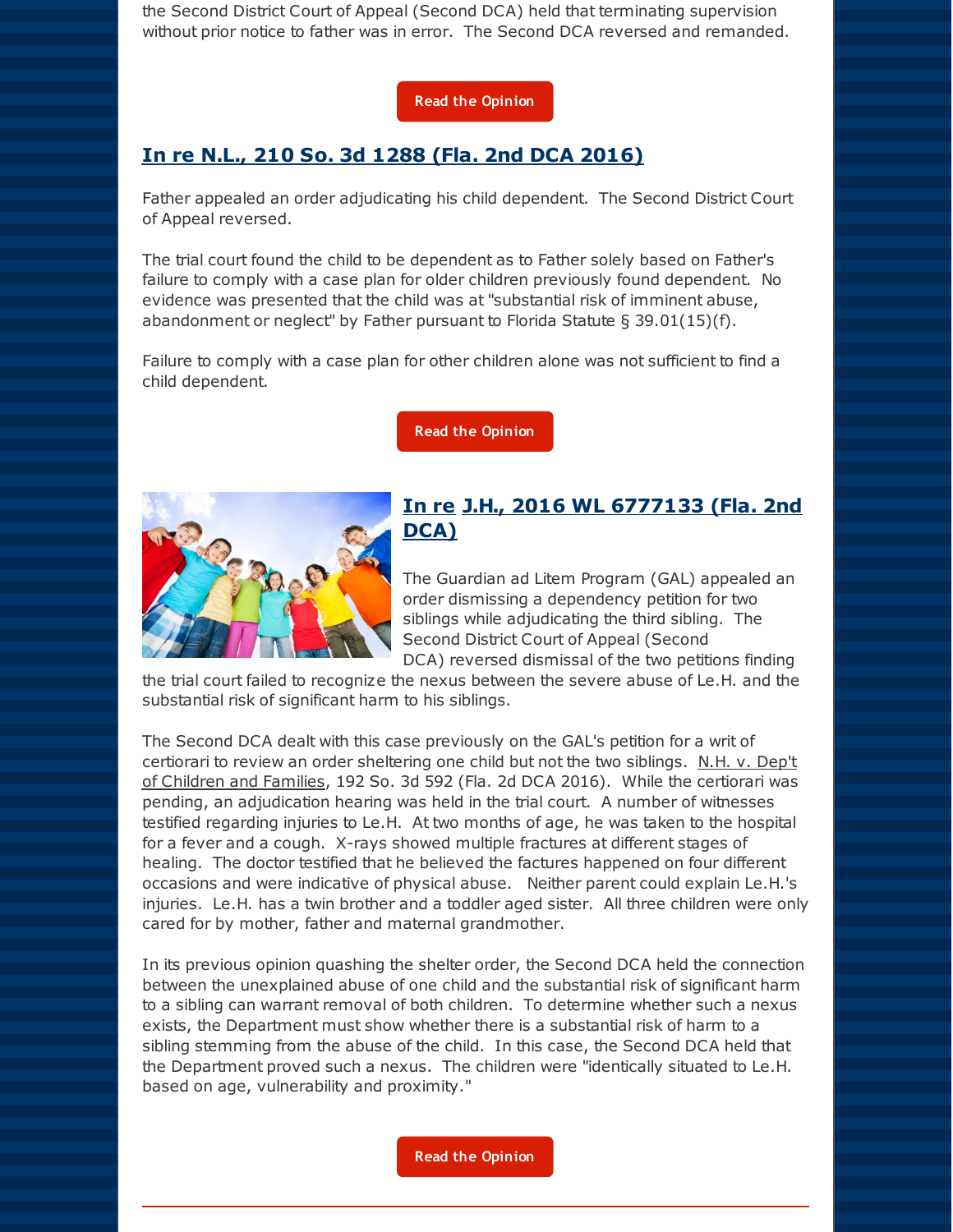### **Third District Court of Appeal**

#### **K.B. v. Florida Department of Children and Families, 2016 WL 5804144 (Fla. 3rd DCA)**

K.B., 17 year old dependent child, sought insurance of a writ of certiorari to quash an order directing K.B. to submit to an assessment by the Juvenile Addiction Receiving Facility (JARF) and to be transported by secure transport to the assessment. The Department of Children and Families (Department) concedes the order was issued without a proper petition and in violation of K.B.'s due process. The Third District Court of Appeal (Third DCA) granted the petition and quashed the order.

K.B. appeared for a dependency hearing scheduled to quash a pick up order. Prior to getting the child's attorney on the phone, the court ordered the child to submit to a drug test. K.B. left the courtroom for a drug test while the court called her attorney. The GAL asked for the child to be sent to JARF for an assessment. The court responded that it would grant the request if K.B.'s test was positive. K.B. screened positive for marijuana and benzodiazepines. The court granted the GAL's motion and directed K.B. to be transported securely for assessment. K.B.'s attorney objected.

The Marchman Act, Florida Statues §§ 397.675, 397.6811-397.6818, requires that a petition must be filed to request involuntary assessment and stabilization. The petition must include the petitioner's basis for believing the respondent is substance abuse impaired and has lost the power of self-control. No such petition was filed in the instant case which violated K.B.'s due process.

**Read the [Opinion](http://r20.rs6.net/tn.jsp?f=001T6VN1HaRWnCoDV2z8WzUdUxEi-fQqFWix3znNm1rov-O-vSNq4MZafF6j25DiN7T-RdsIsbPKrNM8TJpYOuq_tY6rASbf5houzBjk4AD67_i_qjBuE3tIvF4WVA-FIt3Zaq_j8DPt35UW7qDIqD75w41zP6cDb5Oyi1pRih-Tu-ysD8OOYaTBdqKq5DhsHAwbPfqZ6oyccj-HMAxR2wPRg==&c=&ch=)**

#### **M.C. v. Department of Children and Families, 2016 WL 6612173 (Fla. 3rd DCA)**

This case was previously brought before the Third District Court of Appeal (Third DCA) and the court reversed termination of the Mother's rights and directed the court to determine whether the evidence supported adjudication of dependency rather than termination. M.C. v. Department of Children and Families, 186 So. 3d 74 (Fla. 3d DCA 2016). On remand, without hearing any additional evidence, the trial court adjudicated the children dependent pursuant to Florida Statues § 39.01(41) and 39.01(44). Mother appealed adjudication. The Third DCA affirmed as to E.C. but reversed as to G.C.

Florida Statute § 39.01(41) provides for a finding of dependency based upon medical neglect. Section 39.01(44) provides for a finding of dependency based on neglect, defined as a situation when a child is living in an "environment [which] causes the child's physical, mental or emotional health to be significantly impaired or to be in danger of being significantly impaired."

The Third DCA found that Mother's failure to examine and attend to E.C.'s serious injuries supported a finding of medical and general neglect. The Third DCA did not find sufficient evidence to support a finding of neglect as to G.C. G.C. suffers from mental health and behavioral challenges. He was a frequent runaway and was Baker Acted two days prior to E.C.'s injury. A child psychiatrist had been working with G.C. for the six months prior to E.C.'s injury. He prescribed G.C. Adderall but felt Mother was "a bit overwhelmed by the situation because the child was very difficult." The trial court did not find Mother's testimony that she ensured G.C. took his medication to be credible.

#### **Read the [Opinion](http://r20.rs6.net/tn.jsp?f=001T6VN1HaRWnCoDV2z8WzUdUxEi-fQqFWix3znNm1rov-O-vSNq4MZafF6j25DiN7TPggb_BPOQriFtn3dk-EcUY3ucd7fmQMDUlK7cdcaeShJZQIALKUTJv5TEuyBoqkhn9Xy1qcuy_hQH7zVFJpFl5y8jlnO1bVNg0VGnIAlMLZQ2JGtaUkY9lCGWT1jLI1WinJrxmFMBNy1-l7VJ0RbOA==&c=&ch=)**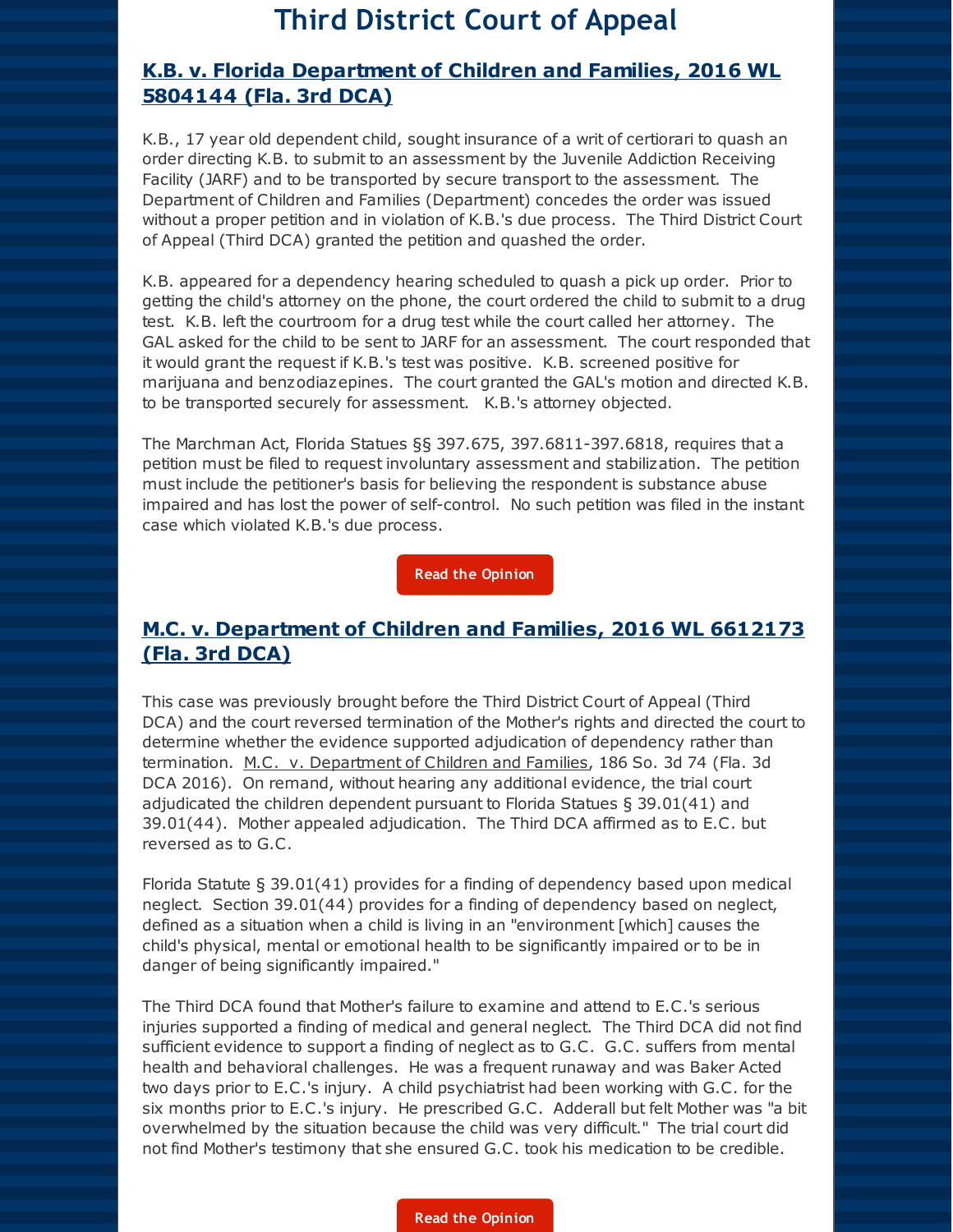

Father appealed termination of his parental rights based on his lack of consent to a witness testifying by Skype, the failure of a notary to administer the oath prior to the witness's testimony and violation of his right to confront a witness. The Third District Court of Appeal (Third DCA) affirmed.

Father's adult daughter testified via Skype at trial. Father originally consented to his daughter testifying by telephone or Skyke but revoked his consent three days prior to trial. The trial court heard argument on the revocation of consent and determined Father failed to show good cause to revoke consent so close to trial, that he waived his right to object to her Skype testimony and that testimony via Skype protected his right to confrontation.

The Third DCA agreed with the trial court that Father waived his right to object to his daughter's telephonic testimony. Citing to Somervell v. State, 883 So. 2d 836 (Fla. 5th DCA 2004), the Third DCA held that testimony by Skype meets the right to confront a witness because the witness is both visible and available for cross examination. As to the issue of the notary, the Department corrected this by reopening the case to swear in the witness.

**Read the [Opinion](http://r20.rs6.net/tn.jsp?f=001T6VN1HaRWnCoDV2z8WzUdUxEi-fQqFWix3znNm1rov-O-vSNq4MZafF6j25DiN7Tm8u3fl7-W1s9OvrbYGdnDsDrK9zSE5-gtsXRZEuo_mno4kjPr_G8l86d0i14JqYgSDc94iZ9kDA9ZFHf2oJOo3MIJUmTprn1LmVMuuBTHe2wkNL2L6CG4bnSuhm0rDwE_z4fLT_PghA_XBNXgeTD5g==&c=&ch=)**

## **Fourth District Court of Appeal**

#### **R.M. v. State, Dept. of Children and Families, 2016 WL 6476935 (Fla. 4th DCA)**

Mother and Father appealed an order adjudicating their children dependent based on neglect, abuse and imminent risk of neglect and/or abuse. The Fourth District Court of Appeal (Fourth DCA) affirmed adjudication based on neglect but reversed as to all other findings.

The Fourth DCA found substantial evidence was presented as to an ongoing rat infestation that caused the children's physical health to be in danger of significant impairment to support an adjudication of dependency based on neglect. There was no evidence however, that the parents willfully endangered the children, which is needed for a finding of abuse.

The Fourth DCA found no evidence that the children were at imminent risk of neglect of abuse. Although the Fourth DCA noted the children were in the care of a negligent and potentially abusive caregiver at the time of removal, there was no evidence presented that the parents planned to utilize that caregiver in the future. There was also no evidence that the conditions of the home remained dangerous at the time of the dependency hearing.

**Read the [Opinion](http://r20.rs6.net/tn.jsp?f=001T6VN1HaRWnCoDV2z8WzUdUxEi-fQqFWix3znNm1rov-O-vSNq4MZafF6j25DiN7TgLdwDYaLeZxKN8fKcWgslfpE_W9hxVbYr0djIHZLf1B3Dv6JS0sFENzYLp3DDUEmRYmOBAbMC3OwKrock_SQSp1qEcKOMpykq420n10GtwZu2vIeTzpNrQKiuM_olkoMCWc2Grho9vRW7YE9FkUH-VS6_tquWjKYF93UxAU3uRyqs6BG8CrUOA==&c=&ch=)**

### **B.S. v. Department of Children and Families, 2016 WL 6781614 (Fla. 4th DCA)**